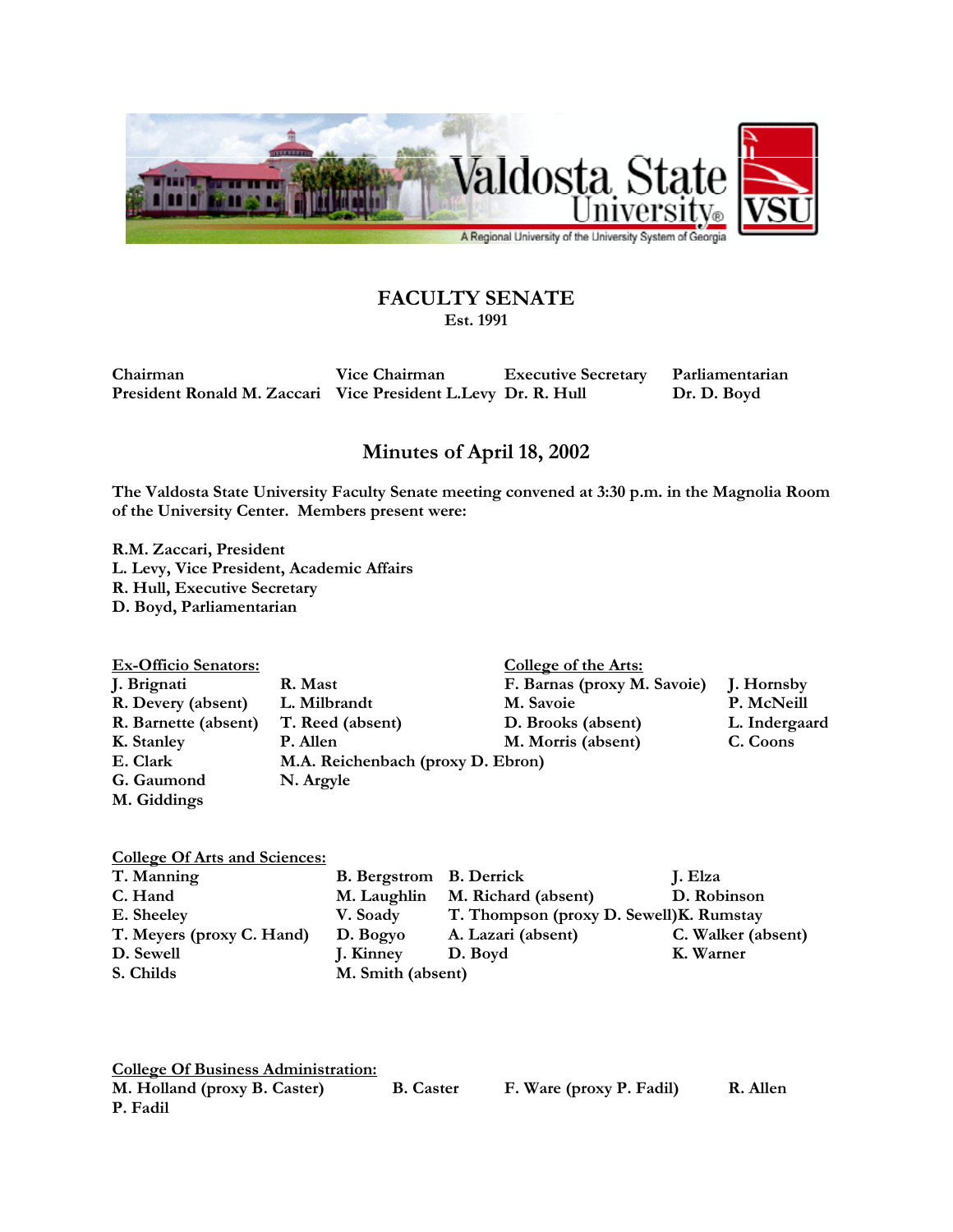**College of Education: L. Carter G. Langford (proxy L. Carter) A. Recesso (absent) F. Smith M. Garber (absent) J. Hummel R. McClung L. Wiley (absent) L. Moore S. Andrews A. Brovey R. Hull M. Maina (absent) J. Siegrist D. Briihl D. Judd T. Enloe** 

**College Of Nursing: L. Floyd D. Ebron D. Weaver (proxy L. Floyd)** 

**Division Of Social Work: M. Meacham** 

**Odum Library: S. Thomas K. Smith** 

**Student Senator (non-voting) President of the SGA: N. Overstreet (absent) Student appointed by SGA President:** 

**Visitors:**

**Brian Adler Sue Lampert, COSA Walter Peacock, Admissions/EM** 

1. Call to Order- R. Zaccari opened the meeting with several matters before turning the chair over to the executive secretary. R. Zaccari spoke on changing the format of the Senate meeting from time to time and thanked the Senate for the positive reaction to the new format. Had several general comments -- 1) Stated that the budget information had just been received from the Chancellor's Office. Congratulated J. Brignati and his staff on having been given the highest possible rating on the audit. There were 25% of all the universities in the state ending up in the lower categories of that audit. There is good and bad news about the budget. The MMR funds are in a downward trend. 2) J. Brignati distributed the budget and then presented the budget stating that MMR funds have been cut 43%, this report is included as Attachment #1. 3) R. Zaccari said the planning document from the retreat has arrived and distributed to the retreat participants. The participants have been asked to review the document. On April 30 another meeting of the retreat participants has been scheduled along with the Solutions 21 team. The participants have been asked to read the document and be prepared to discuss it. -- does it really say what happened at the planning retreat, was anything missed, are there ideas that have not been clearly defined. 4) R. Zaccari has met with a committee of the Valdosta City School System regarding the football stadium. A football stadium with related parking could help to resolve a number of issues. Asked the City School System if the stadium is renovated how many parking spaces would VSU be given during the day. He was told 250 spaces. With increased enrollment, 250 spaces would be inadequate. This would not be a good use of VSU funds. Told the committee if they were willing to level the entire block, remove the superintendent's office, bus barn, and other facilities, and form a partnership to build a new facility, then he would be willing to talk to them.

Turned the chair over to the executive secretary.

2. **Approval of the March 21, 2002 Senate minutes - The Minutes were approved.**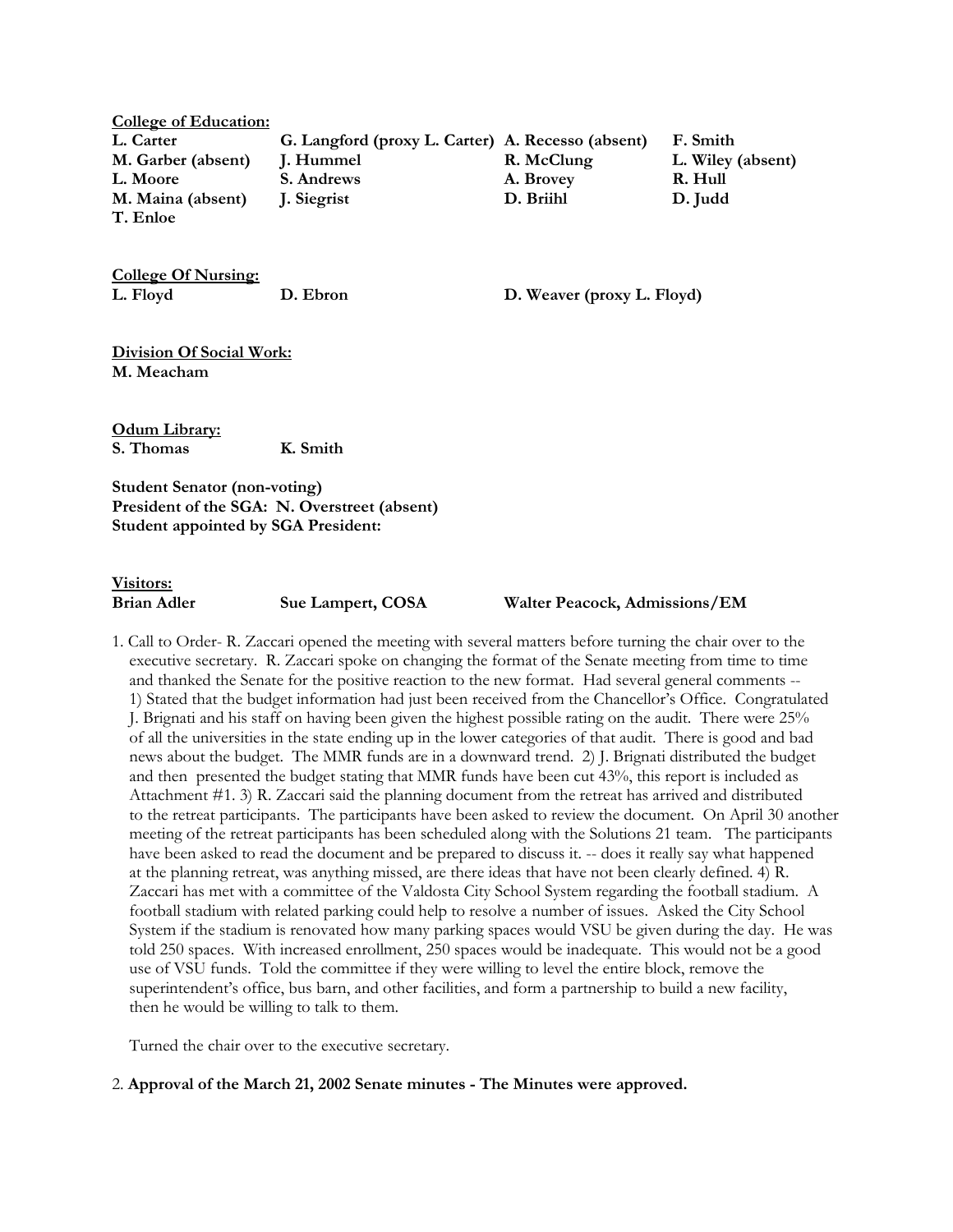- 3. Unfinished Business There was no unfinished business.
- 4. New Business
	- a. Report from the Academic Committee L. Levy referred to Attachment #1 and stated that the committee had made a number of revisions to course descriptions and course numbers. W. Peacock asked about item #15 for the College of Business stating that requiring a higher GPA will impact entering students Fall Semester 2002. L. Levy and K. Stanley addressed this question. Minor revisions were suggested in spelling and wording. L. Levy asked for approval of the February 11, 2002 minutes. **They were approved as amended**. This report is included as Attachment #2.
	- b. Report from the Committee on Committees R. Hull reported that D. Weaver had sent a report which was given to Senators when they signed in for the meeting. This report is included as Attachment #3.
	- c. Report from the Institutional Planning Committee R. Hull read the following report he received from F. Barnas.

 The IPC submitted the revised Mission Statement for publication. The change removed Georgia Southern from the VSU Mission Statement. Once Georgia Southern was deleted, Lee Bradley, the editor of VSU catalogs, suggested a minor editorial change in a subsequent paragraph to improve sentence structure. The sentence in question referred to plural universities, but with Georgia Southern deleted, the wording was changed to the singular form. The revised Mission Statement will appear in the next edition of the graduate and undergraduate catalogs. The IPC thanks Lee Bradley for the correction.

d. Report from the Faculty Affairs Committee - E. Sheeley reported on 3 items as follows:

- 1. Resolution concerning full-time and half-time teaching loads. After much discussion B. Derrick asked to amend the second paragraph by adding "for the purposes of Teacher's Retirement System" to the last sentence of the second paragraph. B. Derrick proposed a friendly amendment to delete the entire last paragraph, V. Soady asked to amend further by striking everything after the second paragraph. E. Sheeley moved to accept with the amendments, **the motion was approved.**
- 2. Petition to Review/Change Grade after much discussion J. Hummel asked to amend the proposal by adding a sentence to the first paragraph after the first sentence to read "Assigned grades must conform to the policy in the course syllabus." E. Sheeley moved to accept with the amendment, **the motion was approved.**
- 3. Proposed Amendment to the Faculty Senate By-laws E. Sheeley stated a vote would be only if a Faculty Senate absentee policy is needed, not to approve Attachment #4. E. Sheeley also recommended that the amendment not be presented at the June meeting. R. Hull stated that there would be two ten minute periods, the first for pros for the amendment and the second for cons. After a lengthy discussion J. Hummel called question on a vote if a Faculty Senate absentee policy is needed. **Motion was approved that the Faculty Senate needs to study this proposal.** The Executive Secretary will appoint a committee as outlined in the by-laws.

e. Report from the Faculty Grievance Committee - A. Brovey stated there was no report.

f. Report from the Senate Executive Secretary **-** R. Hull

 1. Proposed Senate Calendar for 2002-2003 - B. Bergstrom stated he believed that at the last two June meetings that a quorum has not been present and questioned if it would be better to have a May meeting. J. Elza stated she believed the By-laws state a June meeting. After further discussion R. Hull asked for a motion to accept the proposed calendar, it was moved and seconded to accept the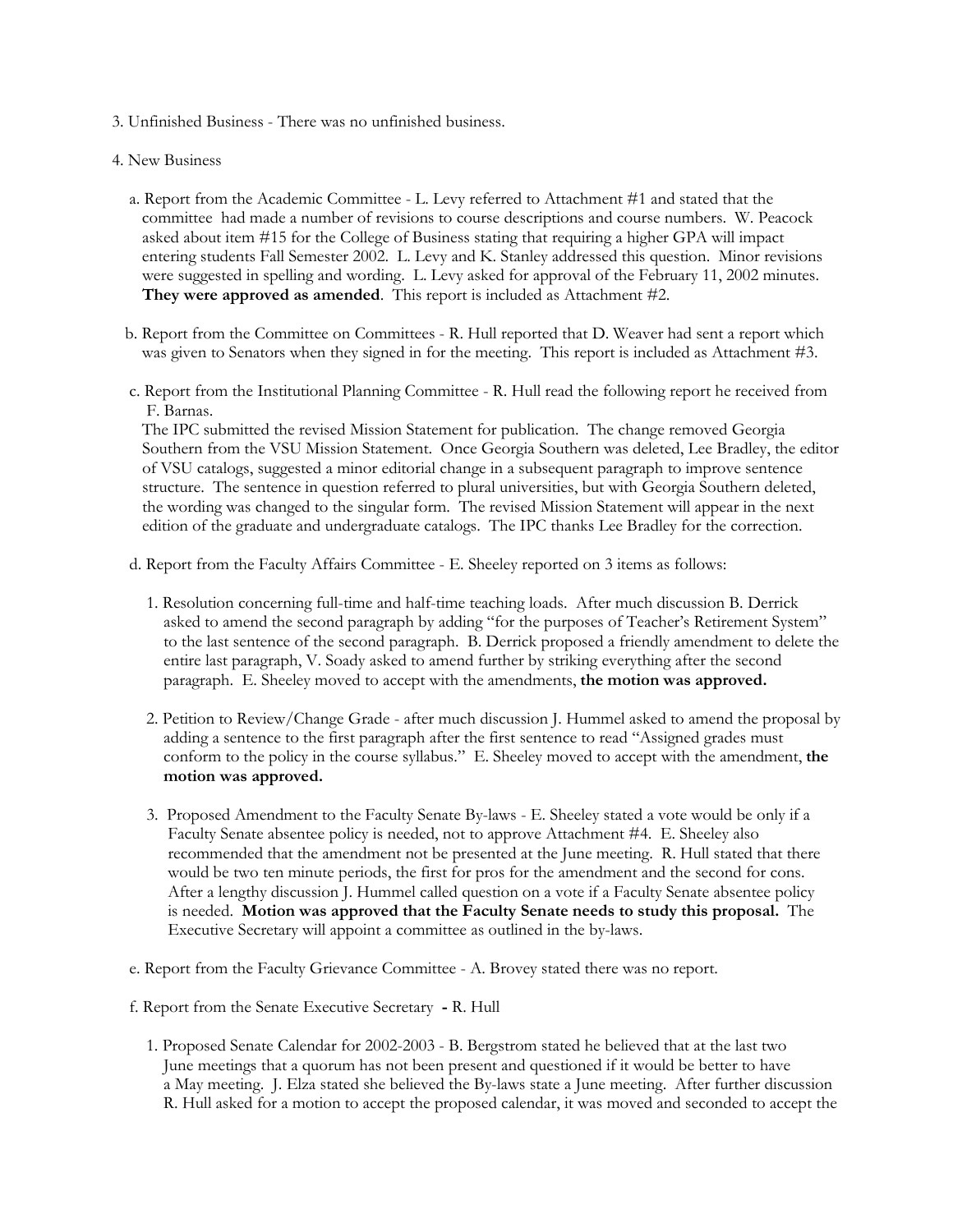proposed calendar for 2002-2003, **the motion was approved.**

- 2. Remanded to the Educational Policies Committee a request for bringing into agreement the policies regarding withdrawals before midterm and the deadline for turning in the signed forms to the Registrar's offices.
- 3. Report from senators who participated in the Planning Retreat. D. Robinson gave a short report regarding the Planning Retreat, this report is included as Attachment #4.
- 4. Election of individuals to replace vacancies on the Committee on Committees. C. Coons stated that the following names were submitted as nominations for the upcoming vacant positions on the Committee on Committees (COCO). Each of the following colleges/divisions have a vacancy on COCO: College of Arts and Sciences, College of Education, and Odum Library/Social Work.

 Per Senate by-laws, only two names may be put forward by the Nominating Committee. Other Nominations may be taken from the floor when the vote is called. However, nominations from the Floor for a vacancy within a particular unit can be made only by Elected Senators from the unit.

 The following individuals (listed in alphabetical order) are the nominations from the Committee. All have been contacted and have agreed to serve if elected. College of Arts and Sciences - Brian Adler and Debbi Robinson; College of Education - Deb Briihl and Andy Brovey; Odum Library/ Social Work - Mike Meacham and Maureen Puffer-Rothenberg. R. Hull called for nominations from the floor, there being none the nominations were closed. The Senate voted by secret ballot. The election results are as follows: Brian Adler for the College of Arts and Sciences, Andy Brovey for the College of Education, Mike Meacham for Odum Library/Social Work.

- 5. The Executive Committee requests the Academic Honors and Scholarship Committee to look into the redesigning of Honors Day, so that its ceremony becomes more of a celebration of students honored by the academy.
- 6. End of the Year Standing Committee reports:
	- a. Technology D. Boyd gave the committee's annual report, this report is included as Attachment #5.
	- b. Student Activities P. Fadil stated there was no report.
	- c. Minority and Diversity Affairs L. Carter gave the committee's report, this report is included as Attachment #6. J. Elza stated that she would like to see a policy implemented regarding sexual Orientation included in the non-discrimination clause of the university.
	- d. Library Affairs M. Meacham stated that was no report due to there being no funds available.
	- e. Faculty Development and Research no report.
- 7. For the June meeting the following committees are to have their annual reports:
	- a. Environmental Issues
	- b. Education Policies
	- c. Athletics
	- d. Academic Honors and Scholarship
	- e. Academic Scheduling and Procedures